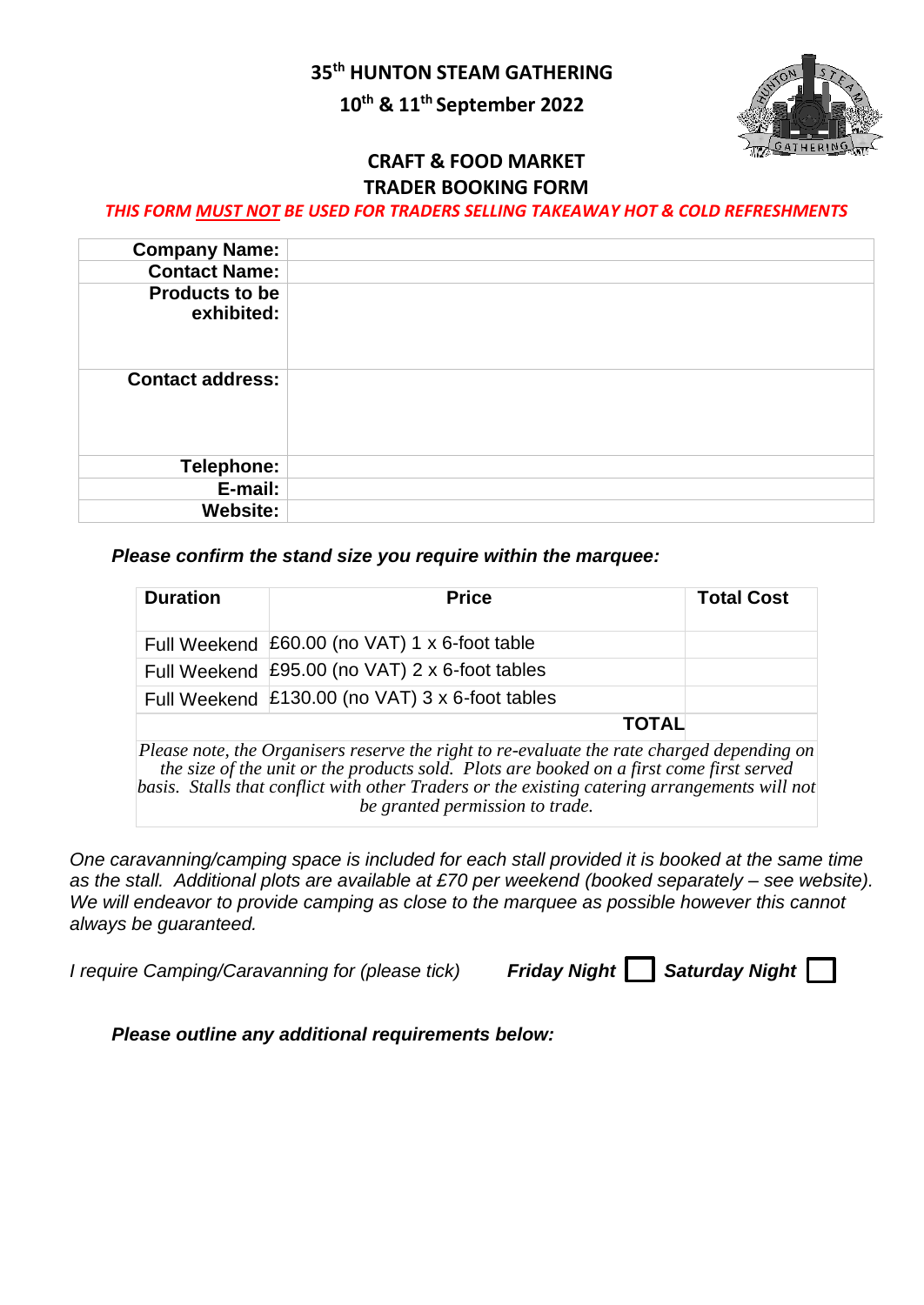### **WE REQUIRE THAT ALL TRADERS CARRY APPROPRIATE PUBLIC INDEMNITY (and where appropriate Employers Liability) INSURANCE. EVIDENCE OF THIS MUST BE AVAILABLE ON THE EVENT**

**Please sign to confirm this below:**

**Signature:** 

**Booking forms can be e-mailed to:** [victoria.wright12@gmail.com](mailto:victoria.wright12@gmail.com)

**Or Posted to:**  Vicky Jobling 3 Arrathorne Bedale North Yorkshire DL8 1NA

| <b>Payment – BACS Payment (preferred)</b>     |                |                                                                |                                                |  |  |  |
|-----------------------------------------------|----------------|----------------------------------------------------------------|------------------------------------------------|--|--|--|
| Account                                       | 11364138       | <b>Bank:</b>                                                   | <b>HSBC (Hunton Steam Gathering Committee)</b> |  |  |  |
| Number:                                       |                |                                                                |                                                |  |  |  |
| <b>Sort Code:</b>                             | $40 - 23 - 23$ | Please use your first initial and surname as Payment Reference |                                                |  |  |  |
|                                               |                |                                                                |                                                |  |  |  |
| Please tick this box if you have paid by BACS |                |                                                                |                                                |  |  |  |

*Alternatively, cheques to be made payable to: HUNTON STEAM GATHERING COMMITIEE*

## **A STAND WILL NOT BE CONFIRMED AS BOOKED UNTIL PAYMENT IS RECEIVED**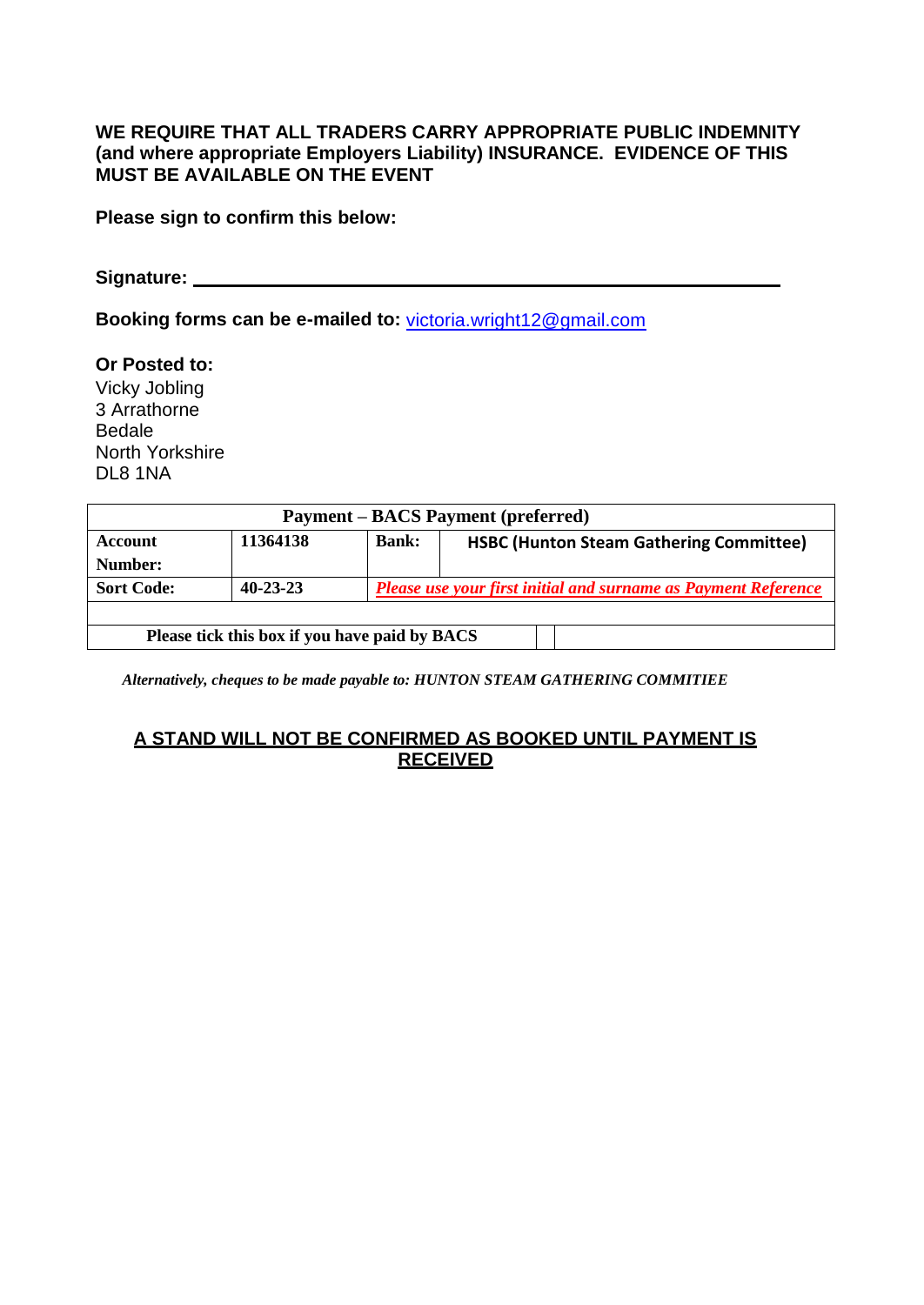## **35th HUNTON STEAM GATHERING 10th & 11th SEPTEMBER 2022 FOOD & CRAFT MARKET**

#### **BOOKING TERMS AND CONDITIONS**

- *1. Once a stand is booked the full charge is due, whether or not the booking is subsequently cancelled. Please note that no monies will be refunded if cancellation is received. Cancellation by the HSG committee due to unforeseeable circumstances will result in a refund.*
- 2. A standard single size stand includes a 6ft table. There will be room behind the stand for a pop *up banner. A chair will be provided with each table. Traders can choose to dispense with the*  table and chairs if they wish to create their own stand area - please indicate on the booking form *if you wish to do so.*
- 3. The stalls will be allocated on a first come first served basis so please return your application form *together with payment as soon as possible to avoid disappointment. Please note that receipts, tickets and a vehicle permit will be sent together in late August and unless you hear from us prior to this date then you may assume your booking has been accepted.*
- *4. Two admission tickets and one vehicle permit per stand will be issued with each application. Vehicle permits must be displayed in the vehicle windscreen. If you have additional staff or helpers who will be attending the show at any time during the day you must purchase any extra tickets required at a special discounted rate of £5.00 each.*
- *5. To ensure that we have a good variety of stalls in the marque the Steward reserves the right to refuse an application if too many similar businesses have already been booked.*
- *6. Traders may only sell product types listed on their booking forms.*
- *7. It is the responsibility of the Traders to ensure that there is no damage caused by the delivery, setting up, dismantling or removal of the stand to the venue. Any damage will be the responsibility of the stand holder and may result in a subsequent repair charge.*
- *8. High risk food (e.g. meat) must be transported, stored and displayed at a temperature below 8°*  (ideally 1 - 5°). Such food may be displayed unrefrigerated for a one off period of no more than 4 *hours. There needs to be a system in place for monitoring food past 4 hours. Cooked food must be served at a minimum of 65°C – these are legal requirements, and adherence is the Traders responsibility and not that of Hunton Steam Gathering.*
- *9. Electrical equipment should be thoroughly safety checked before being brought on site.*
- *10. The table top stands do not come "dressed". Table cloths should be provided by the Trader.*
- *11. Gates open to the public from 10am daily. The local food marque will close at 5pm on Saturday and 4pm on Sunday. NO VEHICLE MOVEMENTS WILL BE ALLOWED AFTER 9am OR BEFORE THE CLOSING TIME.*
- 12. Access to the venue can be made from 7am each morning. Stands can be set up on the Friday *before the show.*
- *13. All stands and other material brought to the show must be removed from the venue. Unused brochures and other collateral cannot be left at the venue for disposal. Any surplus resource left at the venue may attract a disposal charge of up to £30 plus VAT. Bins will be provided at the end of the day for your waste.*
- 14. All Traders must operate in accordance with the Coronavirus guidelines and law applicable at *the time of the event.*